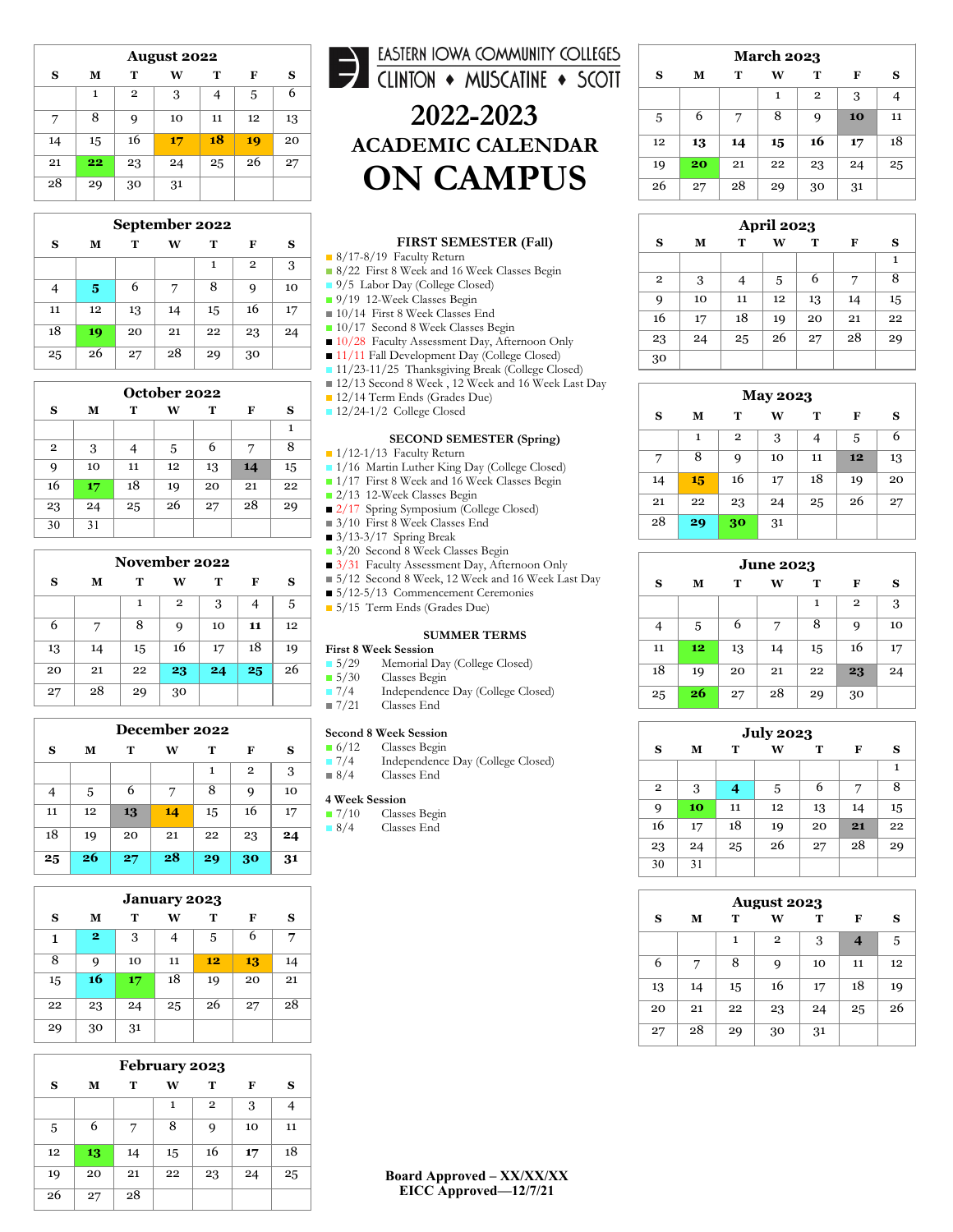#### **2022-2023 Campus Academic Calendar Dates**

#### **Fall Semester 2022**

Mon., August 8 **Fall Tuition and Fees Due**<br>Mon.. August 22 **Fall Classes Begin** Mon., August 22<br>Tues., August 23 Mon., September 5 Labor Day (College Closed)<br>Mon., September 19 12 Week Fall Campus Class Fri., October 14<br>Fri., October 14 Wed., Dec. 14 **Fall Term Ends**<br>
Wed., Dec. 14 **Fall Campus Gram** 

#### **Spring Semester 2023**

Sat., December 24, 2022 – Mon., January 2, 2023<br>Wed., January 4 Spring Tuition Fri., March 10<br>Fri., March 10 Mon. – Sat., March 13 - 18<br>Mon., March 20 Mon., May 15 Spring Term Ends<br>Mon., May 15 Spring Campus Gra

Tues., August 23 **Last Day for 100% Tuition Refund/To Adjust First Eight Week Fall Campus Classes**<br>Fri., August 26 **Fill 2022 Graduation Applications Due** Fri., August 26 **Fall 2022 Graduation Applications Due**<br>Fri., August 26 **Fri., August 26** East Day for 50% Tuition Refund for Fill Fri., August 26 Last Day for 50% Tuition Refund for First Eight Week Fall Campus Classes<br>Fri., August 26 Fri., August 26 Last Day for 100% Tuition Refund/To Adjust Fall 16 Week Campus Classes Fri., August 26 **Last Day for 100% Tuition Refund/To Adjust Fall 16 Week Campus Classes**<br>Fri., September 2 **Refunding Last Day for 50% Tuition Refund for 16 Week Fall Campus Classes** Fri., September 2 **East Day for 50% Tuition Refund for 16 Week Fall Campus Classes**<br>Mon., September 5 **East Act Labor Day (College Closed)** Mon., September 19 12 Week Fall Campus Classes Begin<br>Tues., September 20 12 Uast Day for 100% Tuition Refund/T Tues., September 20 Last Day for 100% Tuition Refund/To Adjust 12 Week Fall Campus Classes Fri., September 23 Last Day for 50% Tuition Refund for 12 Week Fall Campus Classes<br>Fri., October 7 Last Day to Withdraw from First Eight Week Fall Campus Classes Last Day to Withdraw from First Eight Week Fall Campus Classes<br>Mid-Term Fri., October 14 First Eight Week Fall Campus Classes End<br>Mon., October 17 First Eight Week Fall Campus Classes B Mon., October 17 Second Eight Week Fall Campus Classes Begin Tues., October 18 **Last Day for 100% Tuition Refund/To Adjust Second Eight Week Fall Campus Classes**<br>Fri., October 21 **East Day for 50% Tuition Refund for Second Eight Week Fall Campus Classes** Fri., October 21 **Exercise State Last Day for 50% Tuition Refund for Second Eight Week Fall Campus Classes**<br>Fri., October 28 **Exercise State Campus Classes Conducts** Care Not Afternoon ONLY Credit Fall Campus Fri., October 28 **District Faculty Assessment Half Day – No Afternoon ONLY Credit Fall Campus Classes**<br>Fri., November 11 **District Fall Development Day – College CLOSED** Fri., November 11 **District Fall Development Day – College CLOSED**<br>Wed. – Sat., November 23 - 26 Thanksgiving - College CLOSED Wed. – Sat., November 23 - 26 Thanksgiving - College CLOSED<br>Wed., November 30 Last Day to Withdraw from 16 V Wed., November 30 **Last Day to Withdraw from 16 Week Fall Campus Classes** Wed., December 7 **November 20 Last Day to Withdraw from Second Eight & 12 Week Fall** Wed., December 7 **Last Day to Withdraw from Second Eight & 12 Week Fall Campus Classes**<br>Wed., Dec. 14 **Mark Campus Classes** Fall Term Ends Fall Campus Grades Due by 11:59 p.m.

Wed., January 4 Spring Tuition and Fees Due<br>Mon., January 16 Martin Luther King Day – Col Mon., January 16 **Martin Luther King Day – College CLOSED**<br>Tues., January 17 **Martin Classes Begin** Spring Classes Begin Wed., January 18 **Last Day for 100% Tuition Refund/To Adjust First Eight Week Spring Campus Classes**<br>Mon., January 23 **Montage Spring Cammer 2023 Graduation Applications Due** Mon., January 23 Spring/Summer 2023 Graduation Applications Due<br>Mon., January 23 Spring Last Day for 50% Tuition Refund for First Eight We Mon., January 23 **Last Day for 50% Tuition Refund for First Eight Week Spring Campus Classes**<br>Mon., January 23 **Mon., January 23** Last Day for 100% Tuition Refund/To Adjust Spring 16 Week Spring Campus Mon., January 23 **Mon., January 23** Last Day for 100% Tuition Refund/To Adjust Spring 16 Week Spring Campus Classes<br>Mon., January 30 Mon., January 30 Mon., January 30 Last Day for 50% Tuition Refund for 16 Week Spring Campus Classes Mon., February 13 12 Week Spring Campus Classes Begin<br>Tues., February 14 12 12 Last Day for 100% Tuition Refund/To Tues., February 14 Last Day for 100% Tuition Refund/To Adjust 12 Week Spring Campus Classes District Spring Symposium – College CLOSED Mon., February 20 Last Day for 50% Tuition Refund for 12 Week Spring Campus Classes Last Day to Withdraw from First Eight Week Spring Campus Classes<br>Mid-Term First Eight Week Spring Campus Classes End<br>Spring Break Mon., March 20 Second Eight Week Spring Campus Classes Begin Tues., March 21 **East Day for 100% Tuition Refund/To Adjust Second Eight Week Spring Campus Classes**<br>Fri., March 24 **East Day for 50% Tuition Refund for Second Eight Week Spring Campus Classes** Last Day for 50% Tuition Refund for Second Eight Week Spring Campus Classes Fri., March 31 **District Faculty Assessment Half Day – No Afternoon ONLY Credit Spring Campus Classes**<br>Mon., May 1 **Now the Last Day to Withdraw from 16 Week Spring Campus Classes** Mon., May 1 **Mon., May 1 Last Day to Withdraw from 16 Week Spring Campus Classes**<br>Mon., May 8 **Mon., May 8** Last Day to Withdraw from Second Eight & 12 Week Spring ( Mon., May 8 **No. 2018** Last Day to Withdraw from Second Eight & 12 Week Spring Campus Classes<br>Fri., May 12 **Exercise Schoff Campus Commencement-Campus & Time TBD** Fri., May 12 **Commencement-Campus & Time TBD**<br>
Sat., May 13 **Commencement-Campuses & Time TB** Sat., May 13 **Sat., May 13** Commencement-Campuses & Time TBD Mon., May 15 Spring Campus Grades Due by 11:59 p.m. Mon., May 29 Memorial Day – College CLOSED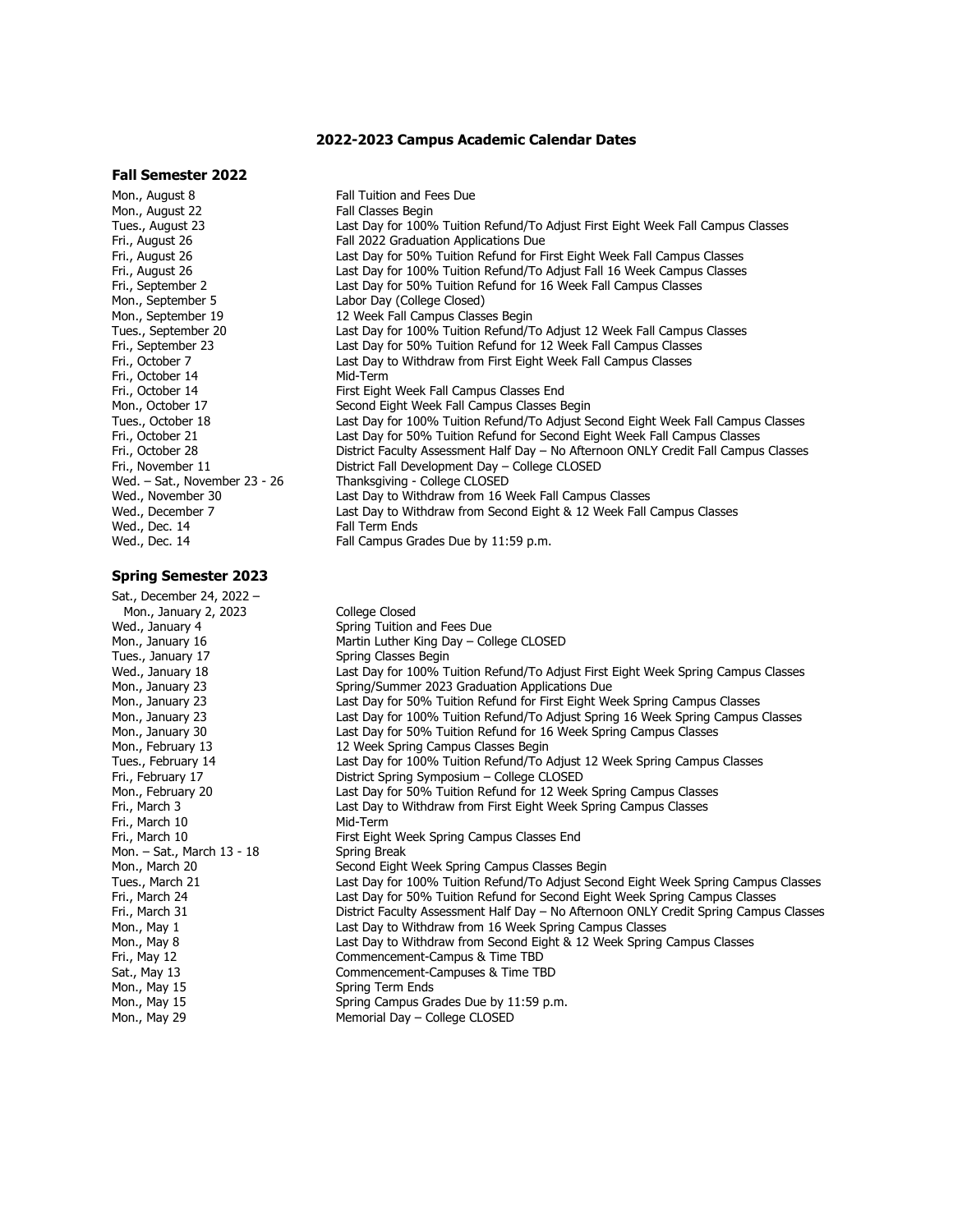### **Summer Term 2023**

| Mon., May 15   | Summer Tuition and Fees Due                                                                |
|----------------|--------------------------------------------------------------------------------------------|
|                | <b>First Eight Week Summer Sessions</b>                                                    |
| Tues., May 30  | First Eight Week Summer Campus Sessions Begin                                              |
| Wed., May 31   | Last Day for 100% Tuition Refund/To Adjust Classes to Eight Week Summer Campus<br>Sessions |
| Mon., June 5   | Last Day for 50% Tuition Refund for Eight Week Summer Campus Sessions                      |
| Tues., July 4  | College CLOSED                                                                             |
| Fri., July 14  | Last Day to Withdraw from Eight Week Summer Campus Session                                 |
| Fri., July 21  | Eight Week Summer Campus Session Ends                                                      |
| Mon., July 24  | Eight Week Summer Campus Session Grades Due by 11:59 p.m.                                  |
|                | <b>Second Eight Week Session</b>                                                           |
| Mon., June 12  | Second Eight Week Summer Campus Session Begins                                             |
| Tues., June 13 | Last Day for 100% Tuition Refund/To Adjust Classes to Second Eight Week Summer             |
|                | <b>Campus Session</b>                                                                      |
| Fri., June 16  | Last Day for 50% Tuition Refund for Second Eight Week Summer Campus Session                |
| Mon., July 4   | College CLOSED                                                                             |
| Fri., July 28  | Last Day to Withdraw from Second Eight Week Summer Campus Session                          |
| Fri., Aug. 4   | Second Eight Week Summer Campus Session Ends                                               |
| Mon., Aug. 7   | Second Eight Week Summer Campus Session Grades Due by 11:59 p.m.                           |
|                | <b>Four Week Session</b>                                                                   |
| Mon., July 10  | Second Four Week Summer Campus Session Begins                                              |
| Tues., July 11 | Last Day for 100% Tuition Refund/To Adjust Second Four Week Summer Campus Session          |
| Fri., July 14  | Last Day for 50% Tuition Refund for Second Four Week Summer Campus Session                 |
| Fri., July 28  | Last Day to Withdraw from Second Four Week Summer Campus Session                           |
| Fri., Aug. 4   | Second Four Week Summer Campus Session Ends                                                |
| Mon., Aug. 7   | Second Four Week Summer Campus Session Grades Due by 11:59 p.m.                            |
|                |                                                                                            |

**01/25/22 Revised 01/27/22**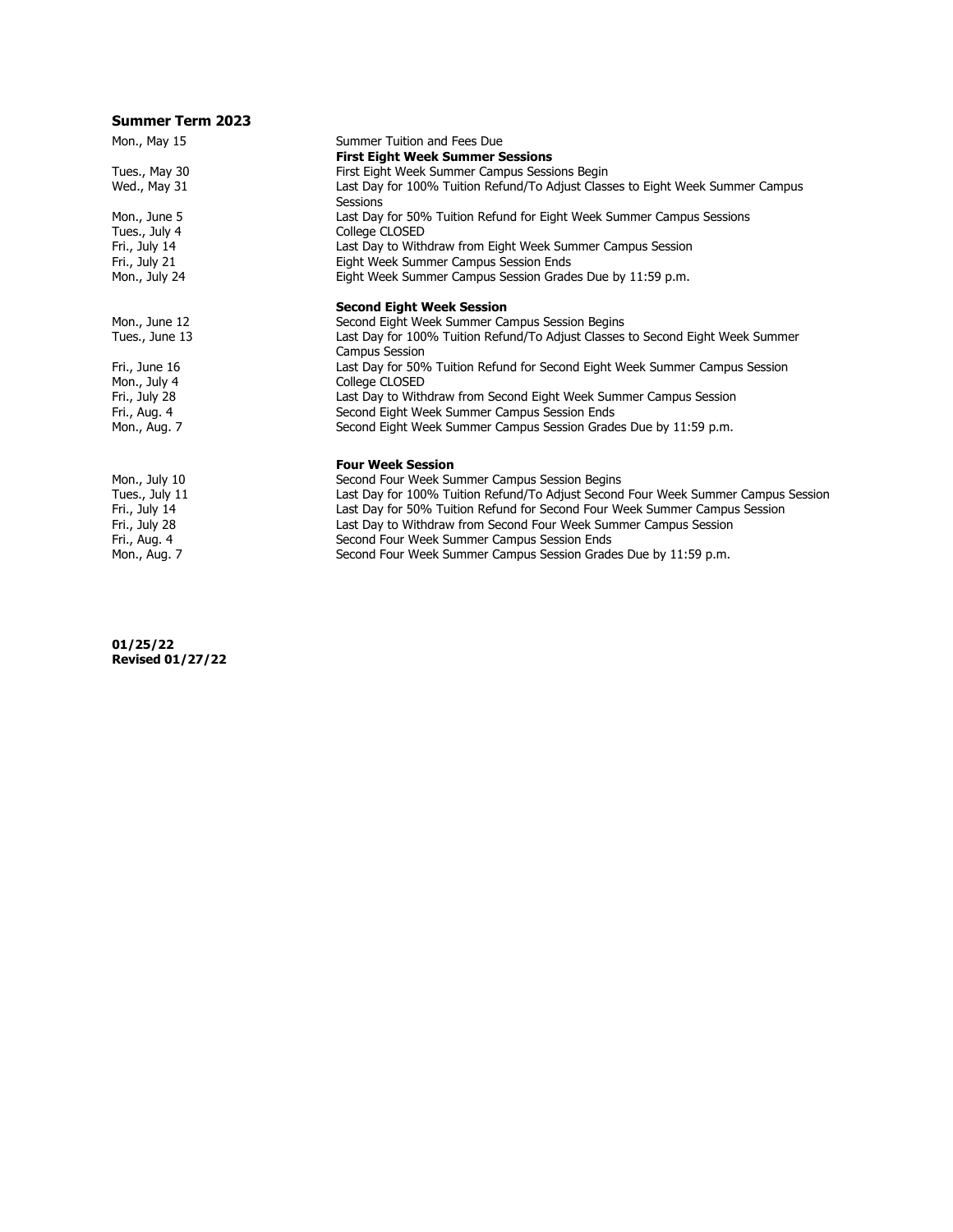| <b>August 2022</b> |    |                |    |    |    |    |  |
|--------------------|----|----------------|----|----|----|----|--|
| S                  | М  | т              | W  | т  | F  | S  |  |
|                    | 1  | $\overline{2}$ | 3  | 4  | 5  | 6  |  |
| 7                  | 8  | 9              | 10 | 11 | 12 | 13 |  |
| 14                 | 15 | 16             | 17 | 18 | 19 | 20 |  |
| 21                 | 22 | 23             | 24 | 25 | 26 | 27 |  |
| 28                 | 29 | 30             | 31 |    |    |    |  |

| Sentember 2022 |    |    |    |    |                |    |  |
|----------------|----|----|----|----|----------------|----|--|
| S              | М  | т  | w  | т  | F              | S  |  |
|                |    |    |    |    | $\overline{2}$ | 3  |  |
|                | 5  | 6  |    | 8  | 9              | 10 |  |
| 11             | 12 | 13 | 14 | 15 | 16             | 17 |  |
| 18             | 19 | 20 | 21 | 22 | 23             | 24 |  |
| 25             | 26 | 27 | 28 | 29 | 30             |    |  |

| October 2022   |    |    |    |    |    |    |  |  |
|----------------|----|----|----|----|----|----|--|--|
| s              | м  | т  | W  | т  | F  | s  |  |  |
|                |    |    |    |    |    | 1  |  |  |
| $\overline{2}$ | 3  |    | 5  | 6  | 7  | 8  |  |  |
| 9              | 10 | 11 | 12 | 13 | 14 | 15 |  |  |
| 16             | 17 | 18 | 19 | 20 | 21 | 22 |  |  |
| 23             | 24 | 25 | 26 | 27 | 28 | 29 |  |  |
| 30             | 31 |    |    |    |    |    |  |  |

| November 2022 |    |    |                |    |    |    |  |
|---------------|----|----|----------------|----|----|----|--|
| S             | М  | т  | w              | т  | F  | S  |  |
|               |    | 1  | $\overline{2}$ | 3  | 4  | 5  |  |
| 6             |    | 8  | 9              | 10 | 11 | 12 |  |
| 13            | 14 | 15 | 16             | 17 | 18 | 19 |  |
| 20            | 21 | 22 | 23             | 24 | 25 | 26 |  |
| 27            | 28 | 29 | 30             |    |    |    |  |

| December 2022 |                       |    |    |    |              |    |  |  |
|---------------|-----------------------|----|----|----|--------------|----|--|--|
| s             | т<br>М<br>т<br>F<br>W |    |    |    |              |    |  |  |
|               |                       |    |    | 1  | $\mathbf{2}$ | 3  |  |  |
| 4             | 5                     | 6  | 7  | 8  | 9            | 10 |  |  |
| 11            | 12                    | 13 | 14 | 15 | 16           | 17 |  |  |
| 18            | 19                    | 20 | 21 | 22 | 23           | 24 |  |  |
| 25            | 26                    | 27 | 28 | 29 | 30           | 31 |  |  |

| <b>January 2023</b> |                |    |    |    |    |    |  |
|---------------------|----------------|----|----|----|----|----|--|
| S                   | М              | т  | W  | т  | F  | S  |  |
| 1                   | $\overline{2}$ | 3  |    | 5  | 6  | 7  |  |
| 8                   | 9              | 10 | 11 | 12 | 13 | 14 |  |
| 15                  | 16             | 17 | 18 | 19 | 20 | 21 |  |
| 22                  | 23             | 24 | 25 | 26 | 27 | 28 |  |
| 29                  | 30             | 31 |    |    |    |    |  |

| February 2023 |    |    |    |                |    |    |  |  |
|---------------|----|----|----|----------------|----|----|--|--|
| S             | М  | т  | W  | т              | F  | S  |  |  |
|               |    |    | 1  | $\overline{2}$ | 3  |    |  |  |
| 5             | 6  | 7  | 8  | 9              | 10 | 11 |  |  |
| 12            | 13 | 14 | 15 | 16             | 17 | 18 |  |  |
| 19            | 20 | 21 | 22 | 23             | 24 | 25 |  |  |
| 26            | 27 | 28 |    |                |    |    |  |  |

# EASTERN IOWA COMMUNITY COLLEGES **2022 -2023 ACADEMIC CALENDAR ONLINE**

#### **FIRST SEMESTER (Fall)**

- 8/17-8/19 Faculty Return
- 8/22 First 8 Week and 16 Week Classes Begin
- 9/5 Labor Day (College Closed)
- 9/19 12-Week Classes Begin
- 10/16 First 8 Week Classes End
- 10/17 Second 8 Week Classes Begin
- 10/28 Faculty Assessment Day, Afternoon Only
- 11/11 Fall Development Day (College Closed)
- 11/23-11/25 Thanksgiving Break (College Closed) ■ 12/11 Second 8 Week, 12 Week and 16 Week Last Day ■ 12/24-1/2 College Closed
	- **WINTERIM**
- 12/23 Classes Begin<br>■ 1/23 Classes End

#### Classes End

#### **SECOND SEMESTER (Spring)**

■ 1/12-1/13 Faculty Return

- 1/16 Martin Luther King Day (College Closed)
- 1/17 First 8 Week and 16 Week Classes Begin
- 2/13 12-Week Classes Begin
- 2/17 Spring Symposium (College Closed)
- 3/10 First 8 Week Classes End
- 3/13-3/17 Spring Break
- 3/20 Second 8 Week Classes Begin
- 3/31 Faculty Assessment Day, Afternoon Only ■ 5/12-5/13 Commencement Ceremonies
- 5/14 Second 8 Week, 12 Week and 16 Week Last Day

#### **SUMMER TERMS**

- **First 8 Week Session**
- 5/29 Memorial Day (College Closed)<br>■ 5/30 Classes Begin
- 5/30 Classes Begin<br>■ 7/4 Independence
- 7/4 Independence Day (College Closed)<br>■ 7/23 Classes End Classes End
	-

## **Second 8 Week Session**<br>**B** 6/12 Classes Begin

- Classes Begin
- 7/4 Independence Day (College Closed)<br>■ 8/6 Classes End Classes End

## **4 Week Session**

- Classes Begin
- 8/6 Classes End

| <b>March 2023</b> |    |    |    |    |    |    |  |
|-------------------|----|----|----|----|----|----|--|
| S                 | М  | т  | W  | т  | F  | s  |  |
|                   |    |    | 1  | 2  | 3  |    |  |
| 5                 | 6  | 7  | 8  | 9  | 10 | 11 |  |
| 12                | 13 | 14 | 15 | 16 | 17 | 18 |  |
| 19                | 20 | 21 | 22 | 23 | 24 | 25 |  |
| 26                | 27 | 28 | 29 | 30 | 31 |    |  |

| <b>April 2023</b> |                       |    |    |    |    |    |  |  |
|-------------------|-----------------------|----|----|----|----|----|--|--|
| S                 | W<br>т<br>т<br>м<br>F |    |    |    |    |    |  |  |
|                   |                       |    |    |    |    | 1  |  |  |
| $\mathbf{2}$      | 3                     | 4  | 5  | 6  | 7  | 8  |  |  |
| 9                 | 10                    | 11 | 12 | 13 | 14 | 15 |  |  |
| 16                | 17                    | 18 | 19 | 20 | 21 | 22 |  |  |
| 23                | 24                    | 25 | 26 | 27 | 28 | 29 |  |  |
| 30                |                       |    |    |    |    |    |  |  |

| <b>May 2023</b> |                       |              |    |    |    |    |  |  |
|-----------------|-----------------------|--------------|----|----|----|----|--|--|
| S               | т<br>т<br>W<br>F<br>м |              |    |    |    |    |  |  |
|                 | 1                     | $\mathbf{2}$ | 3  | 4  | 5  | 6  |  |  |
| 7               | 8                     | 9            | 10 | 11 | 12 | 13 |  |  |
| 14              | 15                    | 16           | 17 | 18 | 19 | 20 |  |  |
| 21              | 22                    | 23           | 24 | 25 | 26 | 27 |  |  |
| 28              | 29                    | 30           | 31 |    |    |    |  |  |

| <b>June 2023</b> |    |    |    |    |              |    |
|------------------|----|----|----|----|--------------|----|
| S                | М  | т  | w  | т  | F            | s  |
|                  |    |    |    | 1  | $\mathbf{2}$ | 3  |
| 4                | 5  | 6  | 7  | 8  | 9            | 10 |
| 11               | 12 | 13 | 14 | 15 | 16           | 17 |
| 18               | 19 | 20 | 21 | 22 | 23           | 24 |
| 25               | 26 | 27 | 28 | 29 | 30           |    |

| <b>July 2023</b> |    |    |    |    |    |    |
|------------------|----|----|----|----|----|----|
| S                | М  | т  | W  | т  | F  | S  |
|                  |    |    |    |    |    | 1  |
| $\overline{2}$   | 3  | 4  | 5  | 6  | 7  | 8  |
| 9                | 10 | 11 | 12 | 13 | 14 | 15 |
| 16               | 17 | 18 | 19 | 20 | 21 | 22 |
| 23               | 24 | 25 | 26 | 27 | 28 | 29 |
| 30               | 31 |    |    |    |    |    |

| August 2023 |    |    |              |    |    |    |
|-------------|----|----|--------------|----|----|----|
| S           | М  | т  | W            | т  | F  | S  |
|             |    | 1  | $\mathbf{2}$ | 3  | 4  | 5  |
| 6           | 7  | 8  | 9            | 10 | 11 | 12 |
| 13          | 14 | 15 | 16           | 17 | 18 | 19 |
| 20          | 21 | 22 | 23           | 24 | 25 | 26 |
| 27          | 28 | 29 | 30           | 31 |    |    |

## **www.iowacconline.org**

**EICC Approved – 12/7/21**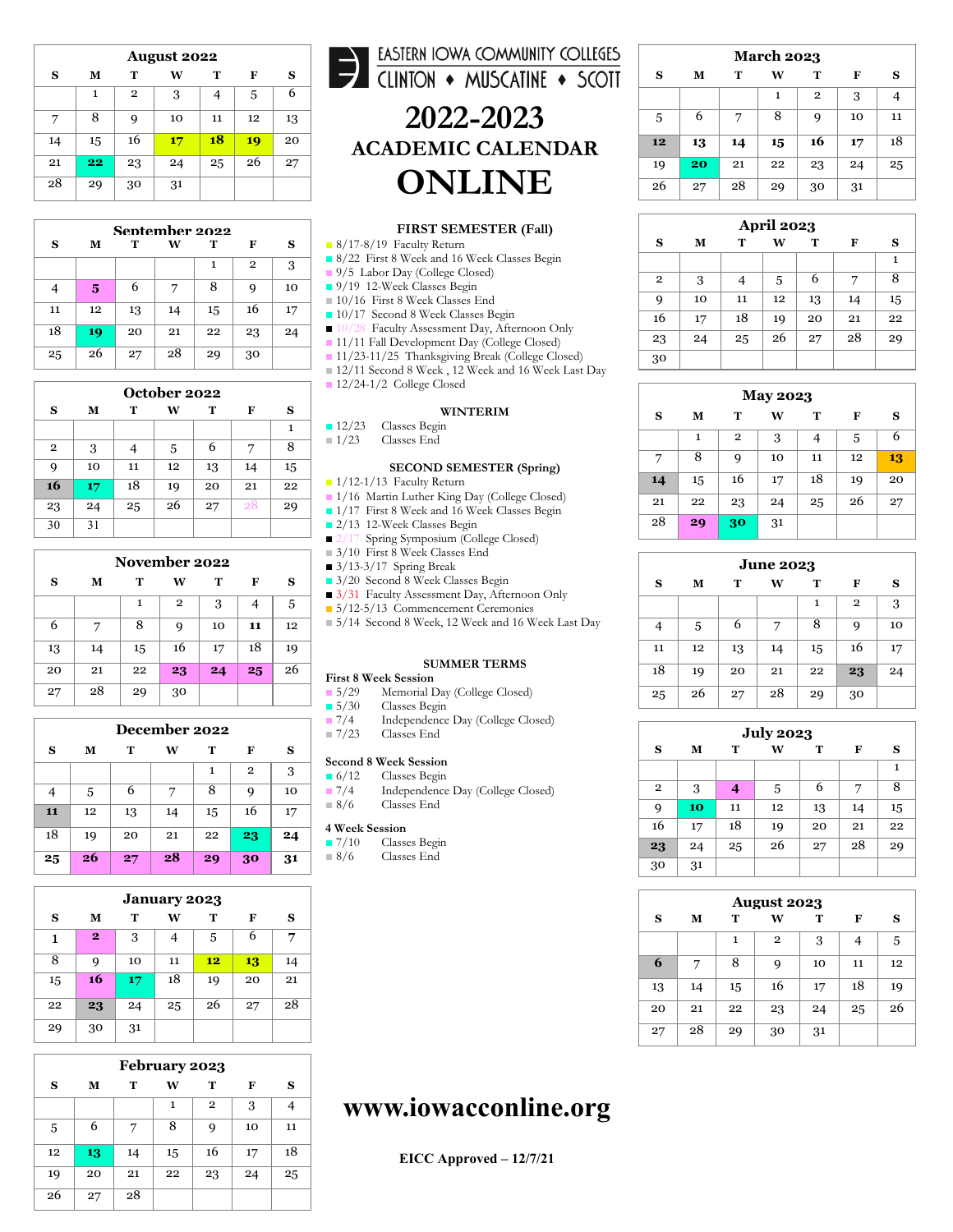#### **2022-2023 Online Academic Calendar Dates**

#### **Fall Semester 2022**

Mon., August 22<br>Tues., August 23

#### **Spring Semester 2023**

Fri., December 9 **Winterim Tuition Due**<br>
Wed., December 21 **Weden** Last Day to Enroll in C Wed., December 21 Last Day to Enroll in Online Winterim Class<br>
Fri., December 23 Winterim Online Classes Begin Fri., December 23 **Minterim Online Classes Begin**<br>
Sat., December 24 **Last Day for 100% Tuition Refi** Mon., January 16 **Last Day to "W"ithdraw from Winterim Class**<br>Mon., January 23 **Minterim Classes End** Wed., January 4 Wed., January 4 Spring Tuition and Fees Due<br>
Tues., January 17 Spring Online Classes Begin Tues., January 17 **Spring Online Classes Begin**<br>
Wed., January 18 **Spring Class Class Communist Class** Communist Class Class Class Class Class Class Class Class Fri., January 20 **East Day to Adjust 16 Week Spring Online Classes**<br>Mon., January 23 **Reginal Spring/Summer 2023 Graduation Applications Due** Mon., January 23 Spring/Summer 2023 Graduation Applications Due<br>Mon., January 23 Spring Last Day for 50% Tuition Refund for First Eight We Mon., February 13 12 Week Spring Online Classes Begin<br>Tues., February 14 12 12 Last Day for 100% Tuition Refund/To Sun., March 12 First Eight Week Spring Online Classes End Mon., March 20 Second Eight Week Spring Campus Classes Begin Sun., May 14 Spring OnlineTerm Ends<br>Mon., May 15 Spring Online Grades Du

Mon., August 8 **Fall Tuition and Fees Due**<br>Mon.. August 22 **Fall Classes Begin** Tues., August 23 Last Day for 100% Tuition Refund/To Adjust First Eight Week Fall Online Classes Thurs., August 25 **Last Day to Adjust Fall 16 Week Online Classes**<br>Fri., August 26 **Partic Last Pall 2022 Graduation Applications Due** Fri., August 26 Fall 2022 Graduation Applications Due<br>Fri., August 26 Fri., August 26 Fri., August 26 **Last Day for 50% Tuition Refund for First Eight Week Fall Online Classes**<br>Fri., August 26 **Fri., August 26** East Day for 100% Tuition Refund for 16 Week Fall Online Classes Fri., August 26 **Last Day for 100% Tuition Refund for 16 Week Fall Online Classes**<br>Fri., September 2 **Last Day for 50% Tuition Refund for 16 Week Fall Online Classes** Fri., September 2 Last Day for 50% Tuition Refund for 16 Week Fall Online Classes<br>Mon., September 19 12 Week Fall Campus Online Begin Mon., September 19 12 Week Fall Campus Online Begin<br>Tues., September 20 12 12 Last Day for 100% Tuition Refund Tues., September 20 Last Day for 100% Tuition Refund /To Adjust 12 Week Fall Online Classes Fri., September 23 Last Day for 50% Tuition Refund for 12 Week Fall Online Classes<br>Mon., October 10 Last Day to Withdraw from First Eight Week Fall Online Classes Mon., October 10 Last Day to Withdraw from First Eight Week Fall Online Classes Sun., October 16 First Eight Week Fall Online Classes End<br>Mon., October 17 First Eight Week Fall Online Classes B Mon., October 17 The Second Eight Week Fall Online Classes Begin<br>Tues., October 18 Tues Clast Day for 100% Tuition Refund/To Adjust Tues., October 18 **East Day for 100% Tuition Refund/To Adjust Second Eight Week Fall Online Classes**<br>Fri., October 21 **East Day for 50% Tuition Refund for Second Eight Week Fall Online Classes** Fri., October 21 **Exercise State 21** Last Day for 50% Tuition Refund for Second Eight Week Fall Online Classes<br>Mon., November 28 **Exercise State State Day to Withdraw from 16 Week Fall Online Classes** Mon., November 28 Last Day to Withdraw from 16 Week Fall Online Classes<br>Mon., December 5 Last Day to Withdraw from Second Eight & 12 Week Fall Last Day to Withdraw from Second Eight & 12 Week Fall Online Classes Sun., Dec. 11 Fall Online Term Ends<br>Mon., Dec. 12 Fall 16, 12, & 2<sup>nd</sup> 8 We Fall 16, 12, & 2<sup>nd</sup> 8 Week Online Grades Due by 11:59 p.m.

#### **WINTERIM**

Sat., December 24 Last Day for 100% Tuition Refund/To Adjust Winterim Online Class<br>Wed., December 28 Last Day for 50% Tuition Refund for Winterim Online Class Wed., December 28 Last Day for 50% Tuition Refund for Winterim Online Class<br>Mon., January 16 **Montage Last Day to "W**"ithdraw from Winterim Class Winterim Classes End

Wed., January 18 **Last Day for 100% Tuition Refund/To Adjust** First Eight Week Spring Online Classes<br>Fri., January 20 **East Day to Adjust 16 Week Spring Online Classes** Mon., January 23 **Example 23** Last Day for 50% Tuition Refund for First Eight Week Spring Online Classes<br>Mon., January 23 **Mon.** Last Day for 100% Tuition Refund for 16 Week Spring Online Classes Last Day for 100% Tuition Refund for 16 Week Spring Online Classes Mon, January 30 **Last Day for 50% Tuition Refund for 16 Week Spring Online Classes**<br>Mon., February 13 **Monta the Spring Online Classes Begin** Tues., February 14 **Last Day for 100% Tuition Refund/To Adjust 12 Week Spring Online Classes**<br>Fri., February 17 **First Classes** Last Day for 50% Tuition Refund for 12 Week Spring Online Classes Fri., February 17 **Example 2** Last Day for 50% Tuition Refund for 12 Week Spring Online Classes<br>Mon., March 6 **Mon., March 6** Last Day to Withdraw from First Eight Week Spring Online Classes Mon., March 6 **Last Day to Withdraw from First Eight Week Spring Online Classes**<br>Sun., March 12 **Start Eight Week Spring Online Classes End** Last Day for 100% Tuition Refund/To Adjust Second Eight Week Spring Online Classes Fri., March 24 Last Day for 50% Tuition Refund for Second Eight Week Spring Online Classes Mon., May 1 **Mon., May 1 Last Day to Withdraw from 16 Week Spring Online Classes**<br>Mon., May 8 Mon., May 8 Mon., May 8 **No. 2018** Last Day to Withdraw from Second Eight & 12 Week Spring Online Classes<br>
Sun., May 14 Spring Online Term Ends Spring Online Grades Due by 11:59 p.m.